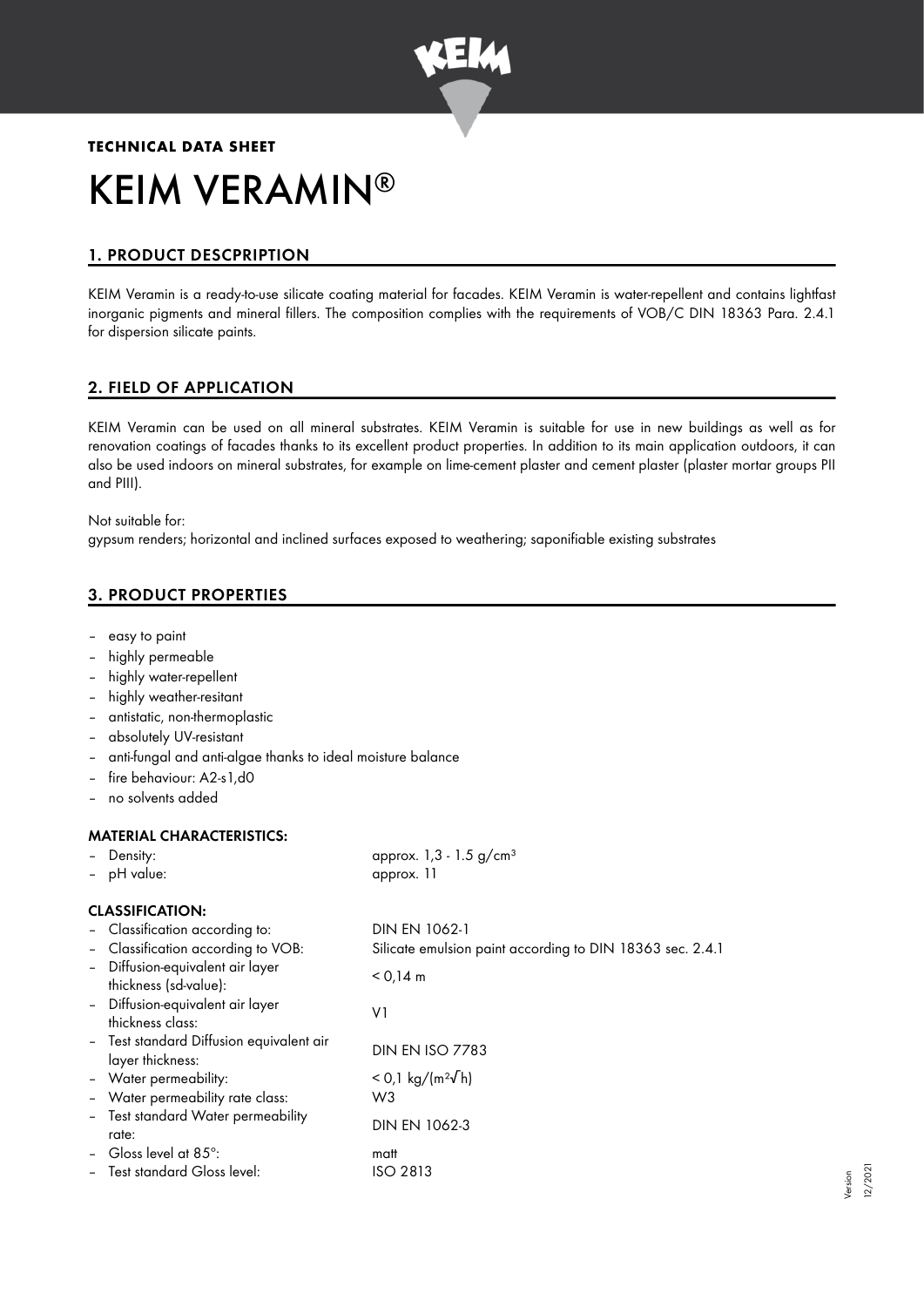#### COLOUR SHADES:

White, color tones only with pure mineral lightfast pigments. KEIM Veramin can be tinted with KEIM PPF-Technology ® according to all common color collections. Please always check the color for correctness before application. Only use color shades from one tinting batch within a surface.

# 4. APPLICATION INSTRUCTIONS

#### SUBSTRATE PREPARATION:

The substrate must be dry, sound, free from chalking, clean and dust-free. Loose parts of existing coatings must be removed mechanically or by high-pressure water jetting. Defective areas must be filled and texture-matched using a suitable repair material. Any sintered layers on new renders must be removed with KEIM Ätzflüssigkeit (lime remover) according to instructions. New render areas (repairs) are generally to be pretreated with KEIM Ätzflüssigkeit (lime remover) according to the specifications in the Technical Data Sheet. Strongly absorbing surfaces must be primed with KEIM Spezial-Fixativ. Please, refer to the Technical Data Sheet of the primer regarding application and dilution. Old, film-forming coatings that are not sound or hinder vapour diffusion must be removed with the paint stripper KEIM Dispersionsentferner or by mechanical methods. Old coatings that are plasto-elastic or susceptible to saponification are not suitable for coating. Sinter layers on new renders or render repairs are generally to be pretreated with KEIM Ätzflüssigkeit (lime remover). A pretreatment with KEIM Silangrund is recommended for surfaces exposed to high moisture or weathering.

#### APPLICATION CONDITIONS:

Ambient and substrate temperature ≥ 5 °C during application and drying. Do not apply in direct sunlight or on sun-heated substrates. Protect surfaces from direct sun, wind and rain during and after application.

#### PREPARATION OF MATERIAL:

Stir up KEIM Veramin thoroughly before application.

#### APPLICATION:

KEIM Veramin can be painted, rolled or sprayed (nozzle: ≥ 435, note: Please note TM Airless technique).

Mineral substrates:

Primer coat: KEIM Veramin Depending on absorbency of the substrate with up to max. 20 % with KEIM Spezial-Fixativ final coat: KEIM Veramin undiluted.

Organic substrates (subsequent build-up is only approved for white and light shades (price group 1) on organic substrates): Primer coat: KEIM Veramin-Fondo or alternatively an on-site mixture of 1 container KEIM of ContactPlus (25kg) to 1 container KEIM Veramin (12.5 litres).

Final coat: KEIM Veramin undiluted.

Note: In case of very heavy use and/or critical intensive colour shades, the primer coat with KEIM Veramin-Fondo is recommended and, if necessary, an intermediate and finishing coat with KEIM Veramin

In case of structural differences and/or hairline cracks (the following build-up descriptions are approved exclusively for white and light shades (price group 1) on organic substrates):

Slight structural differences:

Slight differences in structure:

Primer coat: On-site mixing of 1 container KEIM of Contact-Plus (25kg) with up to 1 container KEIM Veramin (12.5 litres). Final coat: KEIM Veramin undiluted.

Strong structural differences and/or hairline cracks:

Primer coat: Full surface with KEIM Contact-Plus.

Intermediate coat: KEIM Veramin Depending on absorbency of the substrate with up to max. 20 % with KEIM Spezial-Fixativ final coat: KEIM Veramin undiluted

To reduce the slurry effect, the added quantity KEIM Contact-Plus can be reduced for mineral substrates.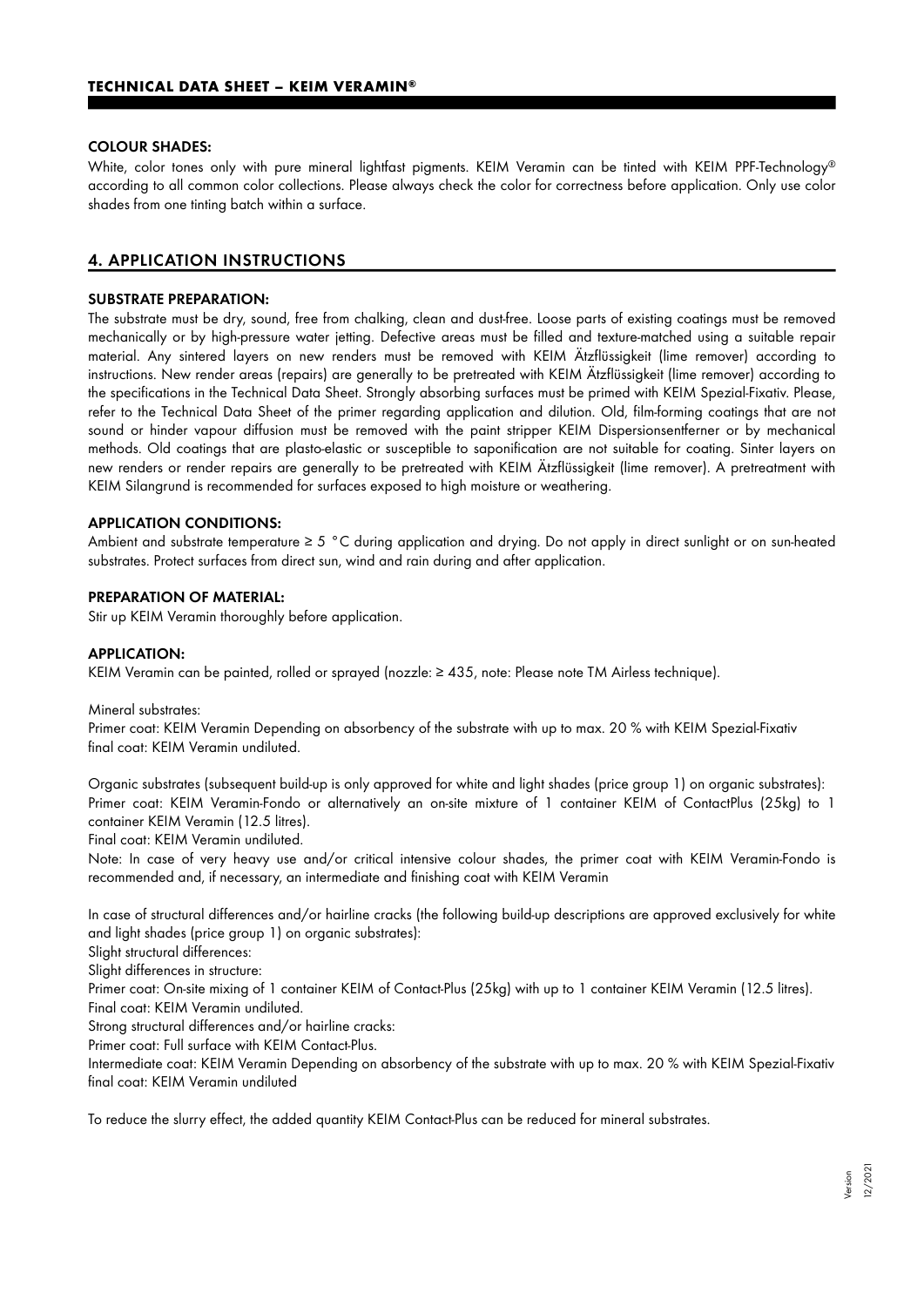#### DRYING TIME:

Can be overcoated after 12 hours at the earliest (at 23°C and 50% RH). At higher relative humidity, layer thicknesses and/ or lower temperatures, drying is delayed accordingly. After pretreatment with KEIM Silangrund, the base coat should be applied after approx. 4 hours.

#### CONSUMPTION:

approx. 120 - 140 ml/m² for a single coating.

These material consumption values are guide values for smooth substrates. Exact consumption values must be determined by means of test areas.

#### CLEANING OF TOOLS:

Clean immediately with water.

# 5. PACKAGING

| <b>Container content</b> | Unit of measure | Quantity on pallet | Type of container |
|--------------------------|-----------------|--------------------|-------------------|
| 12.5                     |                 | 32                 | bucket            |
|                          |                 |                    | bucket            |
| っち                       |                 | 80                 | bucket            |

#### 6. STORAGE

| max. storage time | <b>Storage conditions</b>                            |
|-------------------|------------------------------------------------------|
| 12 months         | cool<br>frost-free<br>keep container tightly sealed. |

# 7. DISPOSAL

For disposal information refer to section 13 of the safety data sheet.

#### EC WASTE CODE:

Waste code: 08 01 12

# 8. SAFETY INSTRUCTIONS

Please, refer to the Material Safety Data Sheet.

# GISCODE:

GIS code: BSW 10

# 9. GENERAL INFORMATION

Cover surfaces not to be treated, especially glass, ceramics and natural stone. Any splashes on surrounding surfaces or traffic areas must be rinsed off immediately with plenty of water.

Mixing with products not part of the system or other foreign additives is not permitted.